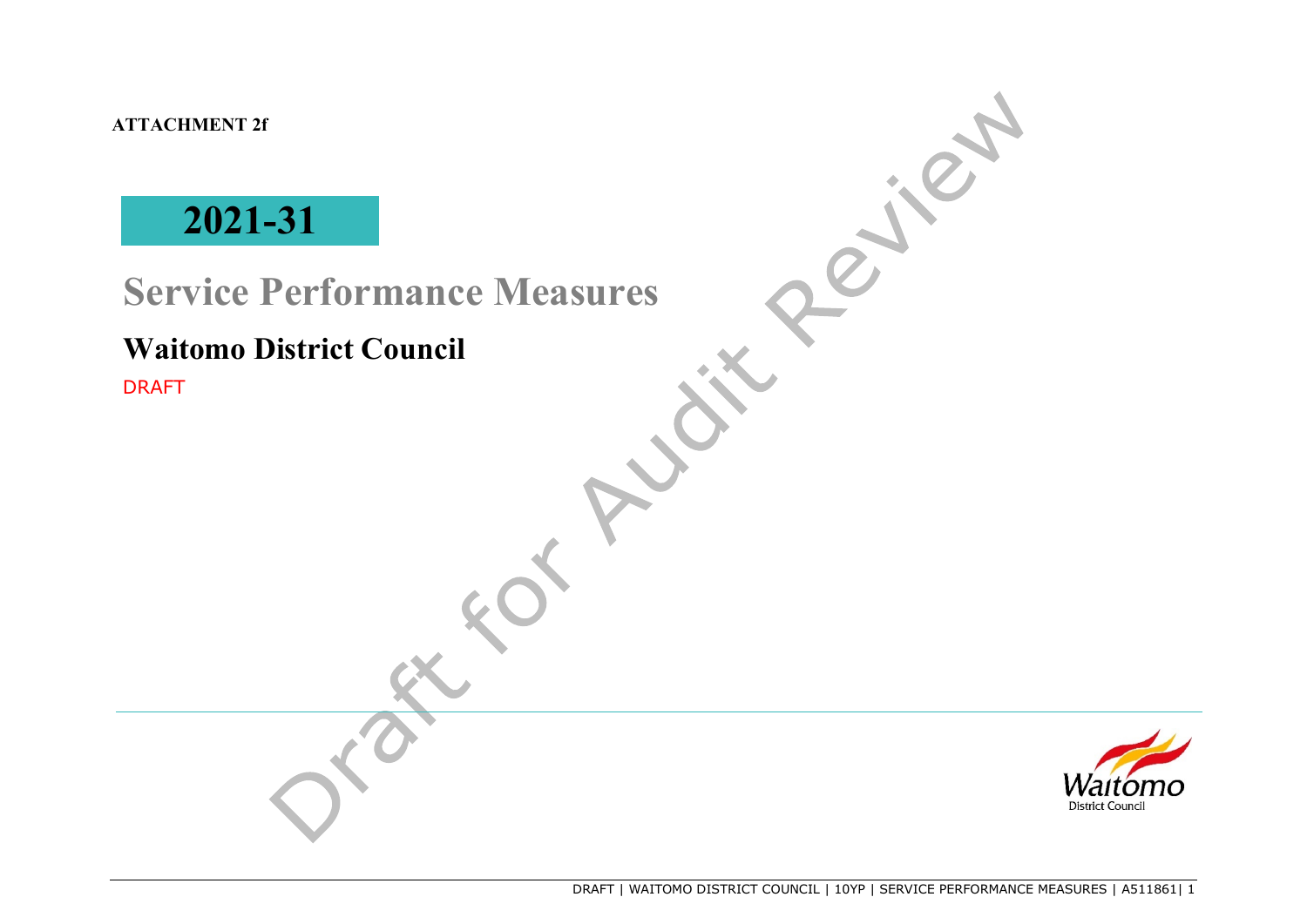#### **2021-31 10YP PERFORMANCE MEASURES**

## **2021-31 10YP PERFORMANCE MEASURES: LEADERSHIP WHAT WE DO** This group consists of activities relating to representation, strategy and engagement, investment and emergency management. **WHY WE DO IT**  We carry out these activities to enable, promote and support local democracy by providing governance advice and democratic services to elected member, the public and staff. **Responsible officer(s): Reporting officer: Reporting officer: Raj M Reporting officer: Raj M Level of alignment to community outcomes A prosperous district A district for people A district that cares for its environment A district that works with you Example 3** Secondary contribution **Contribution** Primary contribution **Primary contribution Level of alignment to council strategic priorities Provide value for money Support our communities Enable a thriving economy. -** Strongly contributes - **LEVELS OF SERVICE What is important for this activity (key attributes)**

**Accessibility** – the ease with which users can make use of the service, for example, opportunities are provided for involvement in decision making, and accurate information about the services is readily available.

**Quality** – our emergency management plan is accurate, compliant and responsive.

| <b>WHAT YOU CAN EXPECT FROM</b>                                                                         |                                                                                                                     | <b>2019/20 YEAR END</b>                                              | <b>TARGETS</b>         |                        |                        |                                 |  |
|---------------------------------------------------------------------------------------------------------|---------------------------------------------------------------------------------------------------------------------|----------------------------------------------------------------------|------------------------|------------------------|------------------------|---------------------------------|--|
| US (LoS)                                                                                                | <b>WHAT WE WILL MEASURE</b>                                                                                         | <b>PERFORMANCE</b>                                                   | <b>YR 1</b><br>2021/22 | <b>YR 2</b><br>2022/23 | <b>YR 3</b><br>2023/24 | <b>YR 4-10</b><br>2024/31       |  |
| We provide and promote<br>governance processes that are<br>robust and transparent for our<br>community. | The percentage of Council<br>agendas that are publicly<br>available two working days or<br>more before the meeting. | New measure                                                          | 100%                   | 100%                   | 100%                   | 100%                            |  |
| We communicate effectively with<br>our community.                                                       | Percentage of residents satisfied<br>with the effectiveness and<br>usefulness of Council<br>communications.         | <b>Target:</b> $\geq 90\%$<br><b>Result</b> : $87\%$<br>Not achieved | $\geq 90\%$            | $\geq 90\%$            | $\geq 90\%$            | $\geq 90\%$                     |  |
| We support emergency<br>preparedness through community<br>based emergency management                    | The evaluation of annual exercise<br>as a measure of effectiveness of<br>training.                                  | New measure                                                          | Baseline<br>assessment | Increasing trend       | Increasing trend       | Greater than<br>60% (advancing) |  |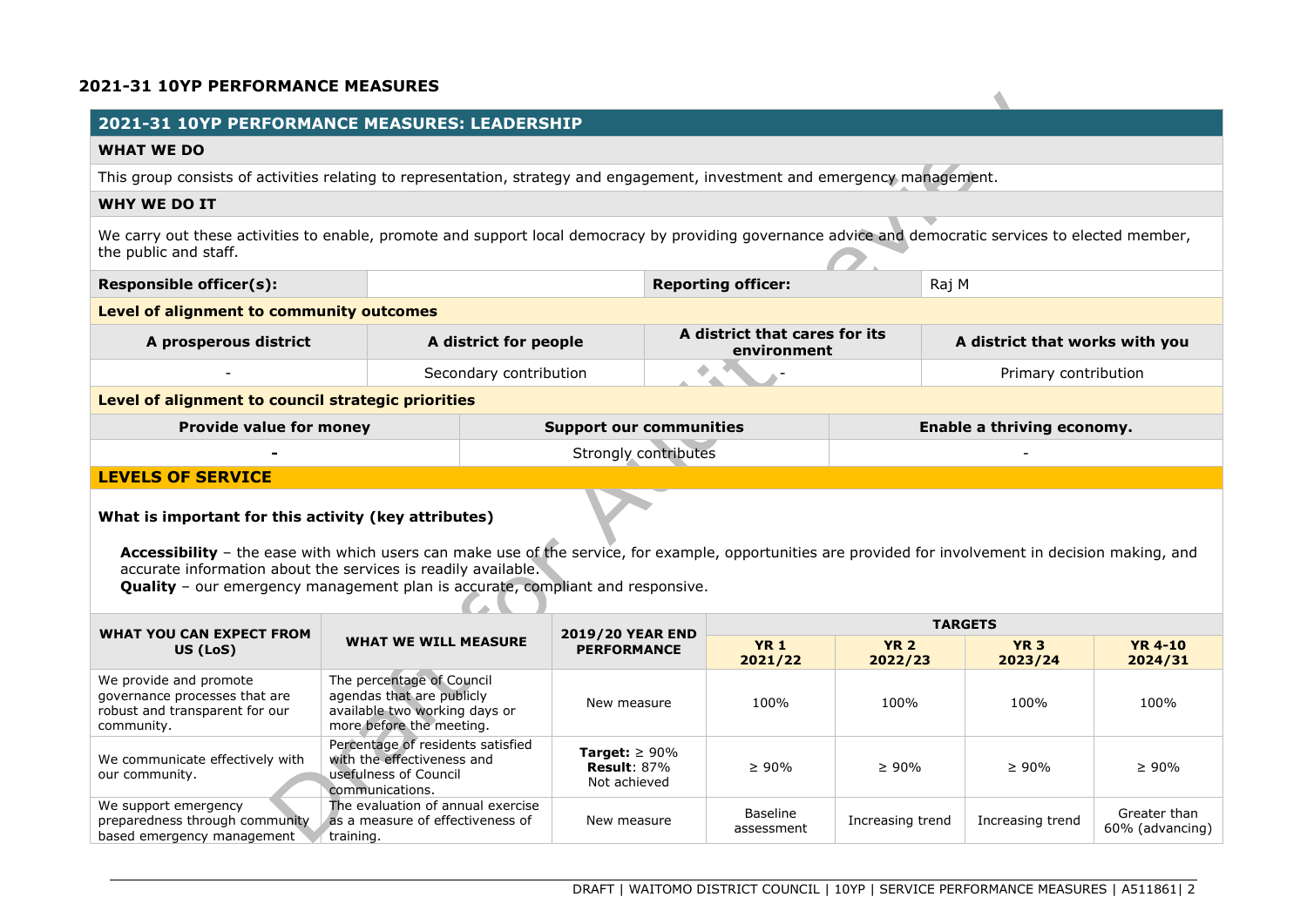## **2021-31 10YP PERFORMANCE MEASURES: RECREATION AND PROPERTY**

#### **WHAT WE DO**

The activities under this group consists of Parks and recreation, housing and property, community facilities and public facilities.

#### **WHY WE DO IT**

This group of activities provides green space for recreation, housing for the elderly, property services, community and public facilities and amenities to promote health and wellbeing of our community.

| Responsible officer(s): | Ouin P | <b>Reporting officer:</b> | Liz R |
|-------------------------|--------|---------------------------|-------|
|-------------------------|--------|---------------------------|-------|

**Level of alignment to community outcomes** 

| A prosperous district | A district for people | A district that cares for its<br>environment | A district that works with you |
|-----------------------|-----------------------|----------------------------------------------|--------------------------------|
|                       | Primary contribution  | Secondary contribution                       |                                |

#### **Level of alignment to council strategic priorities**

| <b>Provide value for money</b> | <b>Support our communities</b> | Enable a thriving economy. |
|--------------------------------|--------------------------------|----------------------------|
| Strongly contributes           | Partially contributes          |                            |

#### **LEVELS OF SERVICE**

#### **What is important for this activity (key attributes)**

- **Quality** our services we provide meets customer satisfaction and expectations.
- **Safety** our facilities and green space are safe for public use and we mitigate risks as much as practicable.

| WHAT YOU CAN EXPECT FROM                                                                       |                                                                                               | <b>2019/20 YEAR END</b>                                   | <b>TARGETS</b>         |                                                     |                                                     |                                                     |  |
|------------------------------------------------------------------------------------------------|-----------------------------------------------------------------------------------------------|-----------------------------------------------------------|------------------------|-----------------------------------------------------|-----------------------------------------------------|-----------------------------------------------------|--|
| US (LoS)                                                                                       | <b>WHAT WE WILL MEASURE</b>                                                                   | <b>PERFORMANCE</b>                                        | <b>YR 1</b><br>2021/22 | <b>YR 2</b><br>2022/23                              | <b>YR 3</b><br>2023/24                              | <b>YR 4-10</b><br>2024/31                           |  |
| We provide parks and open<br>spaces across our district.                                       | Percentage of residents satisfied<br>with our parks and open spaces.                          | New measure                                               | Establish baseline     | Maintain or<br>increase from the<br>previous rating | Maintain or<br>increase from the<br>previous rating | Maintain or<br>increase from the<br>previous rating |  |
| We provide pools and community<br>facilities that are compliant with<br>legislative standards. | Current Building Warrant of<br>Fitness (BWOF) for facilities with<br>compliance schedules.    | <b>Target: 100%</b><br><b>Result: Achieve</b><br>Achieved | Achieve                | Achieve                                             | Achieve                                             | Achieve                                             |  |
| We provide a comprehensive<br>library facility for our community.                              | Percentage of residents satisfied<br>with the quality of the library<br>facility and service. | <b>Target:</b> $\geq 85\%$<br>Result:97%<br>Achieved      | $\geq 85\%$            | $\geq 85\%$                                         | $\geq 85\%$                                         | $\geq 85\%$                                         |  |
| We provide public toilets for our<br>community and visitors to the<br>Waitomo district.        | Percentage of residents satisfied<br>with the quality of public toilets.                      | <b>Target:</b> $\geq 85\%$<br>Result: $93%$<br>Achieved   | $\geq 85\%$            | $\geq 85\%$                                         | $\geq 85\%$                                         | $\geq 85\%$                                         |  |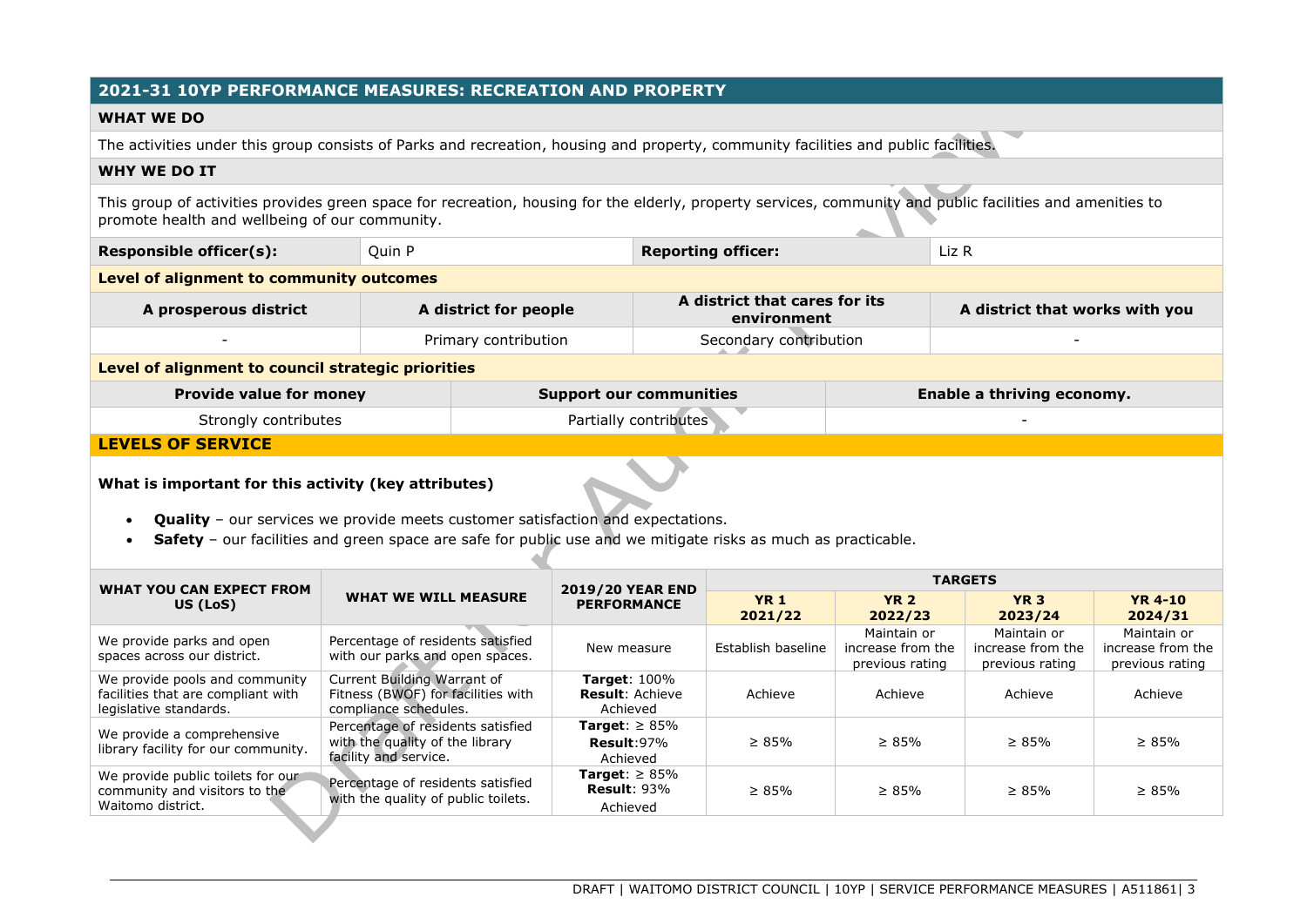## **2021-31 10YP PERFORMANCE MEASURES: COMMUNITY AND PARTNERSHIPS**

#### **WHAT WE DO**

Community and partnerships is a group of activities where WDC, in a number of diverse roles, is actively involved in 'helping the community to help itself'. This group represents a collaborating and partnership approaches and initiatives involving a number of organisations.

#### **WHY WE DO IT**

Community and partnership seeks to improve social outcomes within Waitomo District by working closely with the District community. The Community Support Goals are to:

- Create a better quality of life for our community
- Create a better living environment for our community through community safety and appropriate infrastructure
- Encourage active engagement by improving communication and trust between Council and our community
- Help local groups with local opportunities and solutions

| <b>Responsible officer(s):</b><br>' Clowdy<br>Kat , | <b>Reporting officer:</b> | Helen R |  |
|-----------------------------------------------------|---------------------------|---------|--|
|-----------------------------------------------------|---------------------------|---------|--|

**Level of alignment to community outcomes** 

| A prosperous district                              | A district for people |                                | A district that cares for its<br>environment |                            | A district that works with you |  |
|----------------------------------------------------|-----------------------|--------------------------------|----------------------------------------------|----------------------------|--------------------------------|--|
| Primary contribution                               |                       | Primary contribution           |                                              |                            | Secondary contribution         |  |
| Level of alignment to council strategic priorities |                       |                                |                                              |                            |                                |  |
| <b>Provide value for money</b>                     |                       | <b>Support our communities</b> |                                              | Enable a thriving economy. |                                |  |
|                                                    |                       |                                | Strongly contributes                         |                            | Partially contributes          |  |

#### **LEVELS OF SERVICE**

**What is important for this activity (key attributes)**

- **Quality** our services we provide meets customer satisfaction and expectations.
- **Accessibility**  we provide opportunities for people to collaborate and work with us.

| <b>WHAT YOU CAN EXPECT FROM</b>                                                                                            | <b>WHAT WE WILL MEASURE</b>                                                          | <b>2019/20 YEAR END</b>                                                             | <b>TARGETS</b>         |                        |                        |                           |  |
|----------------------------------------------------------------------------------------------------------------------------|--------------------------------------------------------------------------------------|-------------------------------------------------------------------------------------|------------------------|------------------------|------------------------|---------------------------|--|
| US (LoS)                                                                                                                   |                                                                                      | <b>PERFORMANCE</b>                                                                  | <b>YR 1</b><br>2021/22 | <b>YR 2</b><br>2022/23 | <b>YR 3</b><br>2023/24 | <b>YR 4-10</b><br>2024/31 |  |
| We provide funding for<br>community assistance and<br>activities that contribute to<br>community outcomes.                 | Contestable grant funding is<br>disseminated through a robust<br>process.            | <b>Target:</b> x% of grants<br>funding available is<br>disseminated<br>New measure  | 75%                    | 80%                    | 80%                    | 85%                       |  |
| We will encourage and support<br>sustainable economic<br>development and promotional<br>opportunities within the District. | Involvement in economic<br>development initiatives and<br>promotional opportunities. | Target: $\geq 5$<br>(initiatives or<br>promotional<br>opportunities)<br>New measure | $\geq$ 5               | $\geq$ 5               | $\geq$ 5               | $\geq 5$                  |  |
| We will support the positive<br>development of youth initiatives<br>within the District.                                   | Council support the delivery of<br>youth related projects by the<br>Youth Council.   | Target: $2$<br>Result: 2<br>Achieved                                                |                        |                        |                        |                           |  |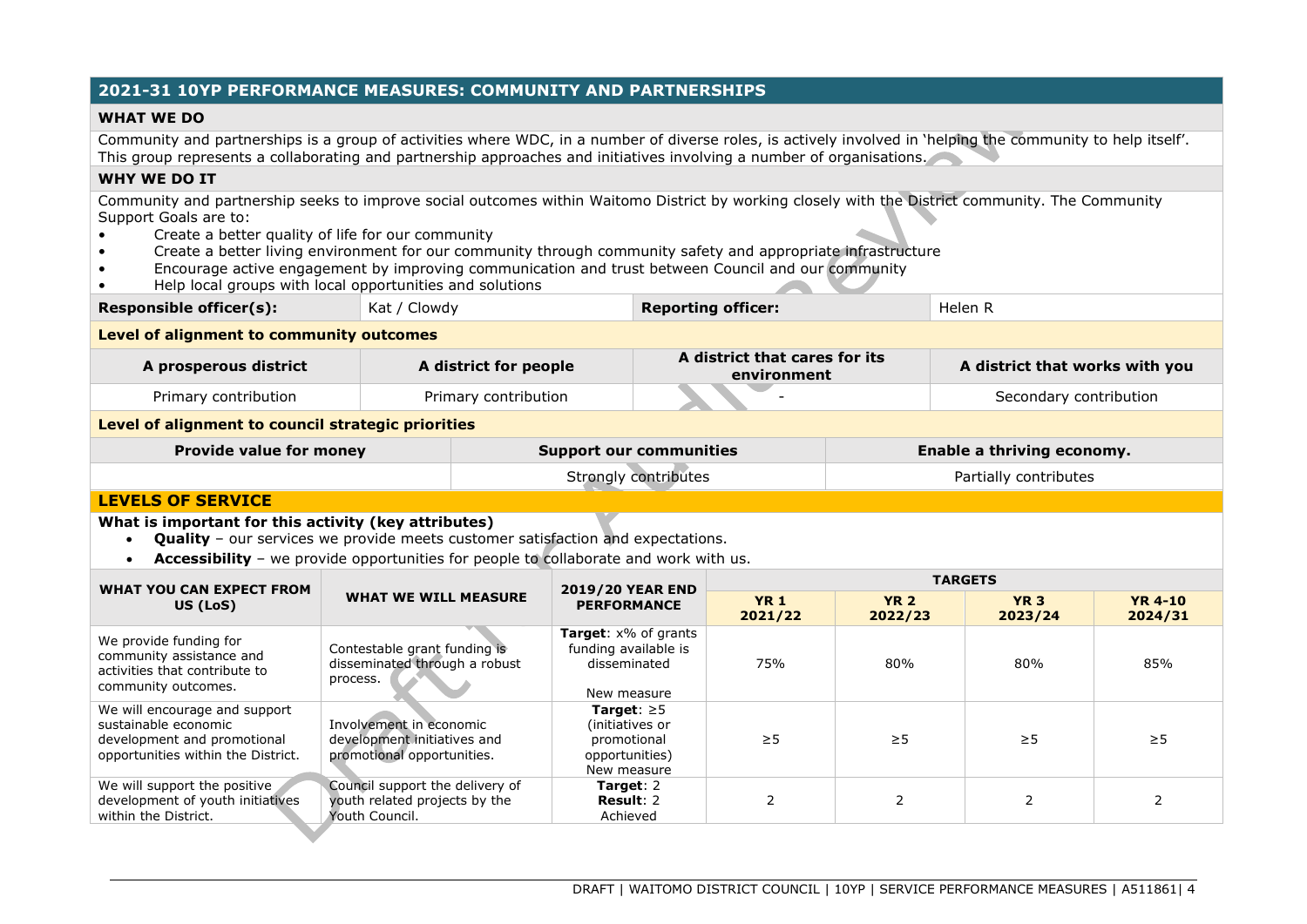## **2021-31 10YP PERFORMANCE MEASURES: REGULATORY SERVICES**

### **WHAT WE DO**

The activities under this group includes, building control, alcohol licensing, environmental health, bylaw administration and animal and dog control.

#### **WHY WE DO IT**

These activities are undertaken to contribute towards keeping our community safe, protect their wellbeing and make Waitomo District a safe place to be.

| Responsible officer(s):                            | Terrena K             | <b>Reporting officer:</b>                    |  | Charlene L                     |  |  |  |
|----------------------------------------------------|-----------------------|----------------------------------------------|--|--------------------------------|--|--|--|
| Level of alignment to community outcomes           |                       |                                              |  |                                |  |  |  |
| A prosperous district                              | A district for people | A district that cares for its<br>environment |  | A district that works with you |  |  |  |
| Secondary contribution                             | Primary contribution  |                                              |  | Secondary contribution         |  |  |  |
| Level of alignment to council strategic priorities |                       |                                              |  |                                |  |  |  |
| <b>Provide value for money</b>                     |                       | <b>Support our communities</b>               |  | Enable a thriving economy.     |  |  |  |
|                                                    |                       | Strongly contributes                         |  | Partially contributes          |  |  |  |

### **LEVELS OF SERVICE**

## **What is important for this activity (key attributes)**

• Safety – we make sure that the risks created by providing these activities are provided to the degree to which these activities can be mitigated.

| <b>WHAT YOU CAN EXPECT FROM</b>                                                                |                                                                                           | <b>2019/20 YEAR END</b>                                  | <b>TARGETS</b>                         |                                        |                                        |                                        |  |
|------------------------------------------------------------------------------------------------|-------------------------------------------------------------------------------------------|----------------------------------------------------------|----------------------------------------|----------------------------------------|----------------------------------------|----------------------------------------|--|
| US (LoS)                                                                                       | <b>WHAT WE WILL MEASURE</b>                                                               | <b>PERFORMANCE</b>                                       | <b>YR 1</b><br>2021/22                 | <b>YR 2</b><br>2022/23                 | <b>YR 3</b><br>2023/24                 | <b>YR 4-10</b><br>2024/31              |  |
| Building Consents are processed<br>in a timely fashion.                                        | All building consents are<br>processed within 20 working<br>days.                         | Achieved                                                 | Achieve                                | Achieve                                | Achieve                                | Achieve                                |  |
| We ensure the public sale and<br>supply of alcohol is<br>undertaken safely and<br>responsibly. | All premises that sell alcohol are<br>licensed.                                           | Minor change to<br>existing measure                      | 100%                                   | 100%                                   | 100%                                   | 100%                                   |  |
| We provide Land Information<br>Memorandum Services (LIMs)<br>Efficiently.                      | LIMs are processed within<br>statutory timeframes.                                        | Minor change to<br>existing measure                      | 100%                                   | 100%                                   | 100%                                   | 100%                                   |  |
| Council will process, inspect and<br>certify building work in the<br>Waitomo District.         | WDC maintains building control<br>systems and process to meet<br>IANZ Audit requirements. | Achieved                                                 | <b>BCA</b> accreditation<br>maintained | <b>BCA</b> accreditation<br>maintained | <b>BCA</b> accreditation<br>maintained | <b>BCA</b> accreditation<br>maintained |  |
| Provision of an effective Animal<br>Control service.                                           | Percentage of residents satisfied<br>with the provision of the Animal<br>Control service. | Target: $\geq 75\%$<br><b>Result:</b> $86\%$<br>Achieved | $\geq 75\%$                            | $\geq 75\%$                            | $\geq 75\%$                            | $\geq 75\%$                            |  |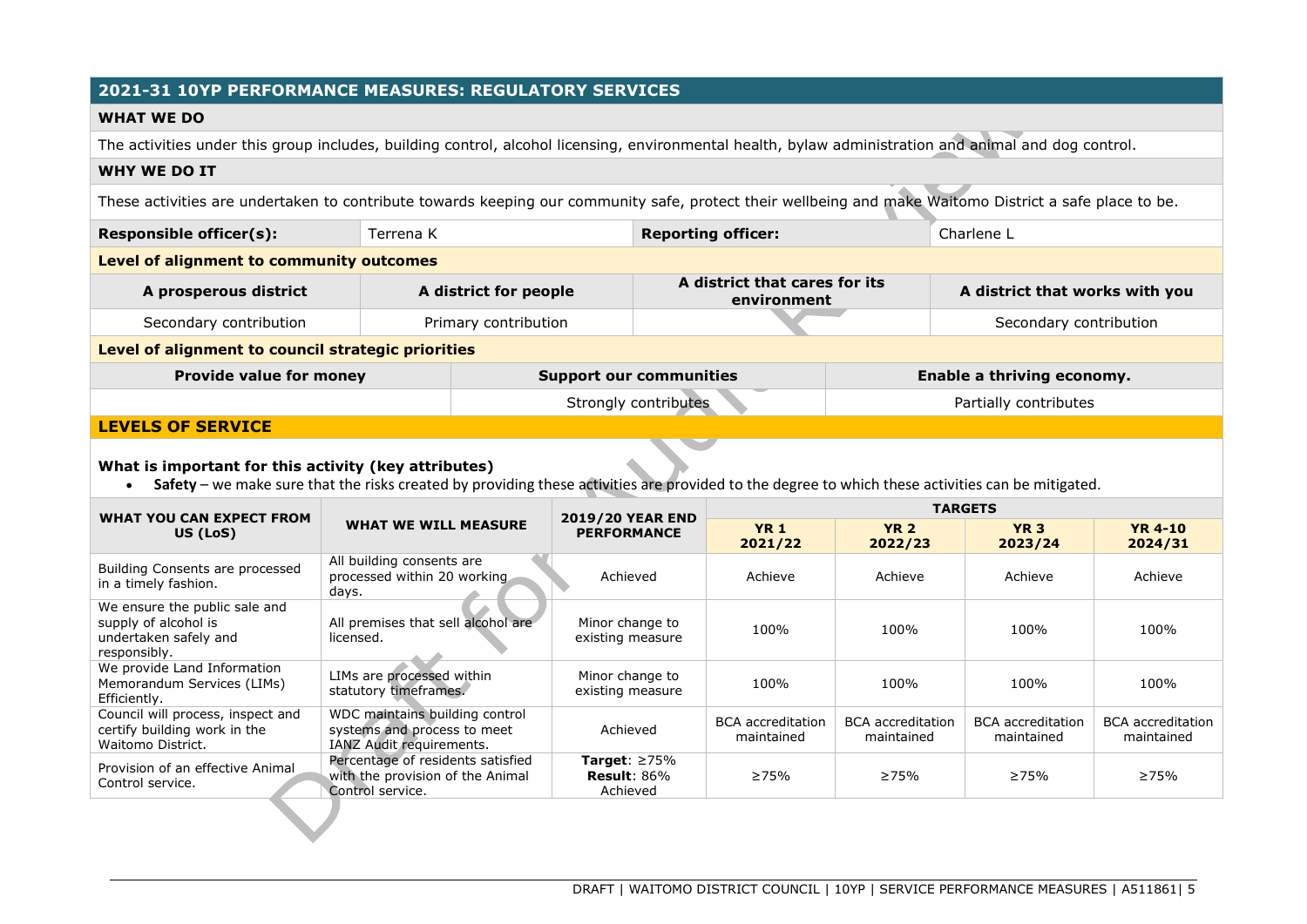## **2021-31 10YP PERFORMANCE MEASURES: SOLID WASTE**

#### **WHAT WE DO**

The activities in this group consists of kerbside collection, waste disposal and waste minimisation.

#### **WHY WE DO IT**

Effective and efficient waste minimisation is a requirement of all councils under a range of legislation.

**Responsible officer(s):** Parva Z **Reporting officer:** Adele D P

## **Level of alignment to community outcomes**

| A prosperous district                              | A district for people  | A district that cares for its<br>environment | A district that works with you |
|----------------------------------------------------|------------------------|----------------------------------------------|--------------------------------|
|                                                    | Secondary contribution | Primary contribution                         | Secondary contribution         |
| Level of alignment to council strategic priorities |                        |                                              |                                |
| <b>Provide value for money</b>                     |                        | <b>Support our communities</b>               | Enable a thriving economy.     |
|                                                    |                        | Strongly contributes                         | Partially contributes          |

## **LEVELS OF SERVICE**

#### **What is important for this activity (key attributes)**

 $\sim$ 

• Quality – we are providing a quality service to ensure that we are meeting our community's needs and expectations of a waste facility and that our facilities are in good condition.

| WHAT YOU CAN EXPECT FROM                                                                                                                                                       |                                                                                                        | <b>2019/20 YEAR END</b>                          | <b>TARGETS</b>         |                                                     |                                                     |                                                     |  |
|--------------------------------------------------------------------------------------------------------------------------------------------------------------------------------|--------------------------------------------------------------------------------------------------------|--------------------------------------------------|------------------------|-----------------------------------------------------|-----------------------------------------------------|-----------------------------------------------------|--|
| US (LoS)                                                                                                                                                                       | <b>WHAT WE WILL MEASURE</b>                                                                            | <b>PERFORMANCE</b>                               | <b>YR 1</b><br>2021/22 | <b>YR 2</b><br>2022/23                              | <b>YR 3</b><br>2023/24                              | <b>YR 4-10</b><br>2024/31                           |  |
| We will provide a reliable kerbside<br>rubbish collection to stop rubbish<br>becoming a health risk*<br>*services offered in Te Kuiti,<br>Waitomo Village, Piopio and<br>Mokau | There are no more than 10<br>justifiable complaints per week<br>about uncollected kerbside<br>rubbish. | <b>Target:</b> $<$ 10 per<br>week<br>New measure | $<$ 10 per week        | $<$ 10 per week                                     | $<$ 10 per week                                     | $<$ 10 per week                                     |  |
| We provide reliable safe solid<br>waste facilities within the District.                                                                                                        | Percentage of users that are<br>satisfied with the rural transfer<br>service stations.                 | New measure                                      | Establish baseline     | Maintain or<br>increase from the<br>previous rating | Maintain or<br>increase from the<br>previous rating | Maintain or<br>increase from the<br>previous rating |  |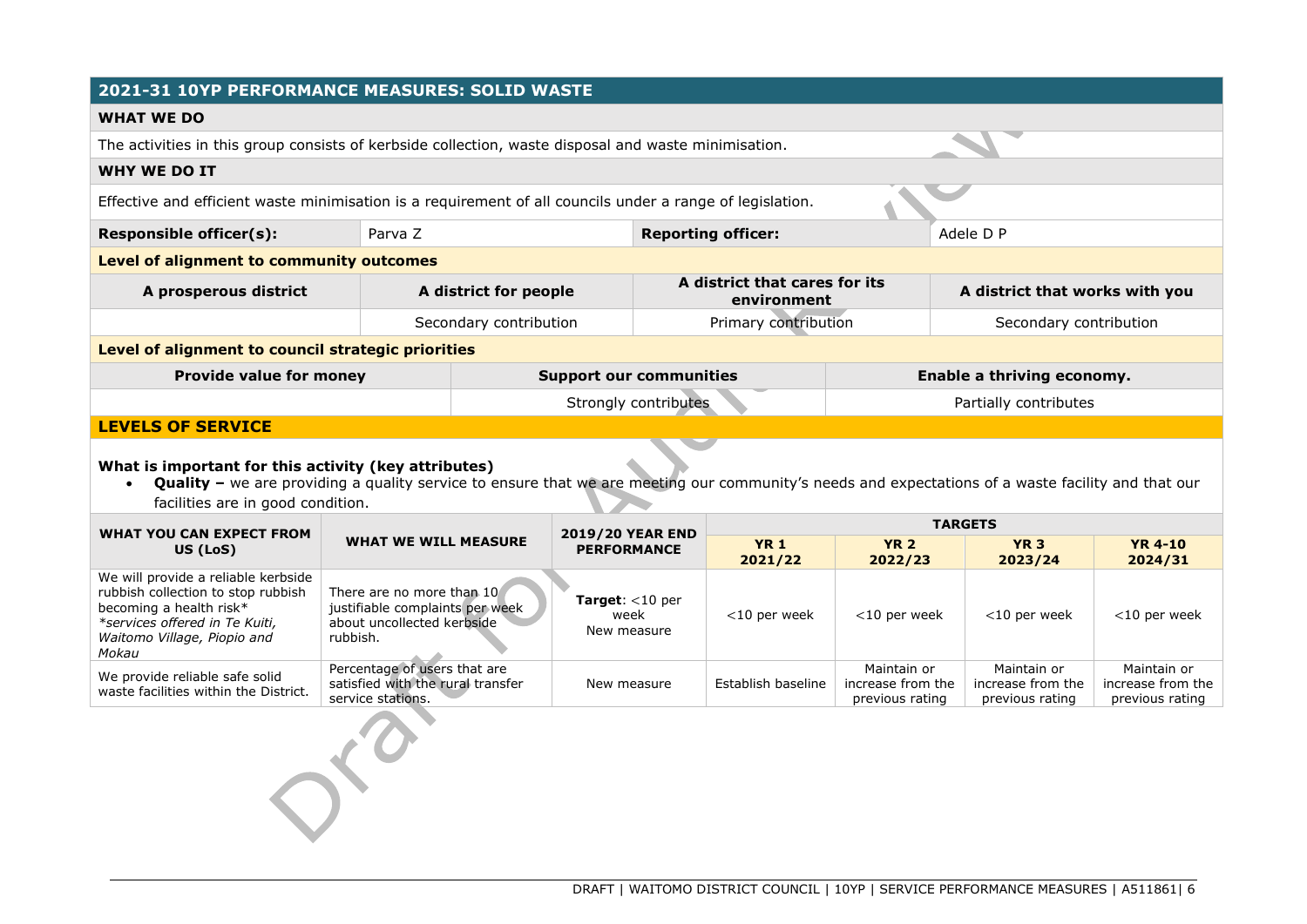#### **2021-31 10YP PERFORMANCE MEASURES: RESOURCE MANAGEMENT**

#### **WHAT WE DO**

The activities in this group relate to district planning and administration of the District Plan.

#### **WHY WE DO IT**

We cover the planning functions under the Resource Management Act 1991, including the processing, issuing, and monitoring of resource consents, designations and other application types. This activity also includes monitoring compliance with the Waitomo District Plan and the Resource Management Act 1991.

| Responsible officer(s):                  | Terrena K | <b>Reporting officer:</b> | Charlene L |
|------------------------------------------|-----------|---------------------------|------------|
| Level of alignment to community outcomes |           |                           |            |

| A prosperous district  | A district for people  | A district that cares for its<br>environment | A district that works with you |
|------------------------|------------------------|----------------------------------------------|--------------------------------|
| Secondary contribution | Secondary contribution | Primary contribution                         |                                |

#### **Level of alignment to council strategic priorities**

| <b>Provide value for money</b> | <b>Support our communities</b> | Enable a thriving economy. |
|--------------------------------|--------------------------------|----------------------------|
| Partially contributes          | Partially contributes          | Strongly contributes       |

## **LEVELS OF SERVICE**

## **What is important for this activity (key attributes)**

• **Quality** – robust planning work is undertaken, and quality implementation takes place.

| WHAT YOU CAN EXPECT FROM                                           |                                                                                     | <b>2019/20 YEAR END</b>                        | <b>TARGETS</b>         |                        |                        |                           |
|--------------------------------------------------------------------|-------------------------------------------------------------------------------------|------------------------------------------------|------------------------|------------------------|------------------------|---------------------------|
| <b>WHAT WE WILL MEASURE</b><br>US (LoS)                            |                                                                                     | <b>PERFORMANCE</b>                             | <b>YR 1</b><br>2021/22 | <b>YR 2</b><br>2022/23 | <b>YR 3</b><br>2023/24 | <b>YR 4-10</b><br>2024/31 |
| Resource Consents are processed<br>in accordance with legislation. | All non-notified resource consents<br>are processed within statutory<br>timeframes. | Target: $100\%$<br>Slightly amended<br>wording | Achieve                | Achieve                | Achieve                | Achieve                   |
|                                                                    |                                                                                     |                                                |                        |                        |                        |                           |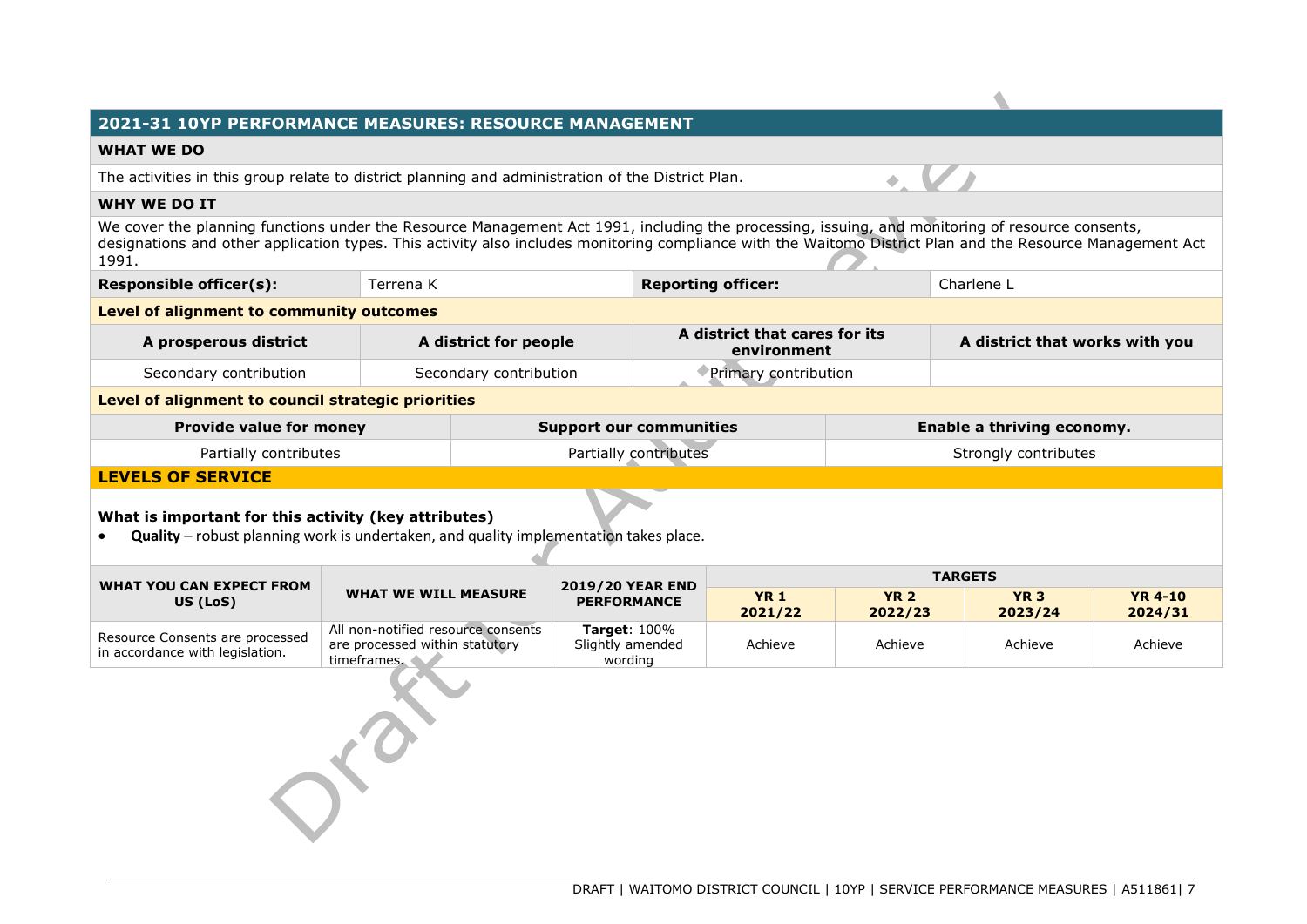## **2021-31 10YP PERFORMANCE MEASURES: STORM WATER**

#### **WHAT WE DO**

Under this group we look after our stormwater network.

#### **WHY WE DO IT**

We provide these services to meet our obligation under the Local Government Act 2002.

| <b>Responsible officer(s):</b>                  | Adele DP              |                                              |                                |  |  |
|-------------------------------------------------|-----------------------|----------------------------------------------|--------------------------------|--|--|
| <b>Level of alignment to community outcomes</b> |                       |                                              |                                |  |  |
| A prosperous district                           | A district for people | A district that cares for its<br>environment | A district that works with you |  |  |

Primary contribution and Secondary contribution **Level of alignment to council strategic priorities Provide value for money example 3 Support our communities Enable a thriving economy.** 

| Strongly contributes | Partially contributes | Partially contributes |
|----------------------|-----------------------|-----------------------|

## **LEVELS OF SERVICE**

#### **What is important for this activity (key attributes)**

• Sustainability – stormwater system is designed and managed in a way that serves the current and future population of the district.

| <b>WHAT YOU CAN EXPECT FROM</b>                                                                                                                                                                                                                                                                                                                                                                                                                                    |                                                                                      | <b>2019/20 YEAR END</b>                                                     | <b>TARGETS</b>                                          |                                                         |                                                         |                                                        |
|--------------------------------------------------------------------------------------------------------------------------------------------------------------------------------------------------------------------------------------------------------------------------------------------------------------------------------------------------------------------------------------------------------------------------------------------------------------------|--------------------------------------------------------------------------------------|-----------------------------------------------------------------------------|---------------------------------------------------------|---------------------------------------------------------|---------------------------------------------------------|--------------------------------------------------------|
| US (LoS)                                                                                                                                                                                                                                                                                                                                                                                                                                                           | <b>WHAT WE WILL MEASURE</b><br><b>PERFORMANCE</b>                                    |                                                                             | <b>YR 1</b><br>2021/22                                  | <b>YR 2</b><br>2022/23                                  | <b>YR 3</b><br>2023/24                                  | <b>YR 4-10</b><br>2024/31                              |
| We maintain and operate the<br>stormwater network in a way that<br>minimises the likelihood of                                                                                                                                                                                                                                                                                                                                                                     | The number of flooding events*<br>that occur in the district in a<br>financial year. | Target: $0$<br>Result: 0<br>Achieved                                        |                                                         | <sup>0</sup>                                            | 0                                                       | 0                                                      |
| stormwater entering habitable<br>buildings.<br>*flooding event means an overflow of<br>stormwater from a territorial<br>For each flooding event* the<br>authority's stormwater system that<br>number of habitable floors<br>enters a habitable floor. Habitable<br>affected in a financial year.<br>floor refers to the floor of a building<br>(including a basement) but does not<br>include ancillary structures such as<br>stand-alone garden sheds or garages. | Target: $\leq 1$<br>per 1,000 properties<br>$Result: 0$<br>Achieved                  | $\leq 1$ per 1,000<br>properties                                            | $\leq 1$ per 1,000<br>properties                        | $\leq$ 1 per 1,000<br>properties                        | $\leq 1$ per 1,000<br>properties                        |                                                        |
| We comply with our resource<br>consent conditions and minimise                                                                                                                                                                                                                                                                                                                                                                                                     | The number of abatement<br>notices, infringement notices,<br>enforcement orders and  | Target $\leq 2$<br>infringement notices<br>$Result: 0$<br>Achieved          | $\leq$ 2 infringement<br>notices                        | $\leq$ 2 infringement<br>notices                        | $\leq$ 2 infringement<br>notices                        | $\leq$ 2 infringement<br>notices                       |
| the impact of stormwater on the<br>environment.                                                                                                                                                                                                                                                                                                                                                                                                                    | convictions related to the<br>management of the stormwater<br>system.                | <b>Target:</b> $0$<br>infringement,<br>enforcement or<br>conviction actions | 0 infringement,<br>enforcement or<br>conviction actions | 0 infringement,<br>enforcement or<br>conviction actions | 0 infringement,<br>enforcement or<br>conviction actions | 0 infringement,<br>enforcement or<br>conviction action |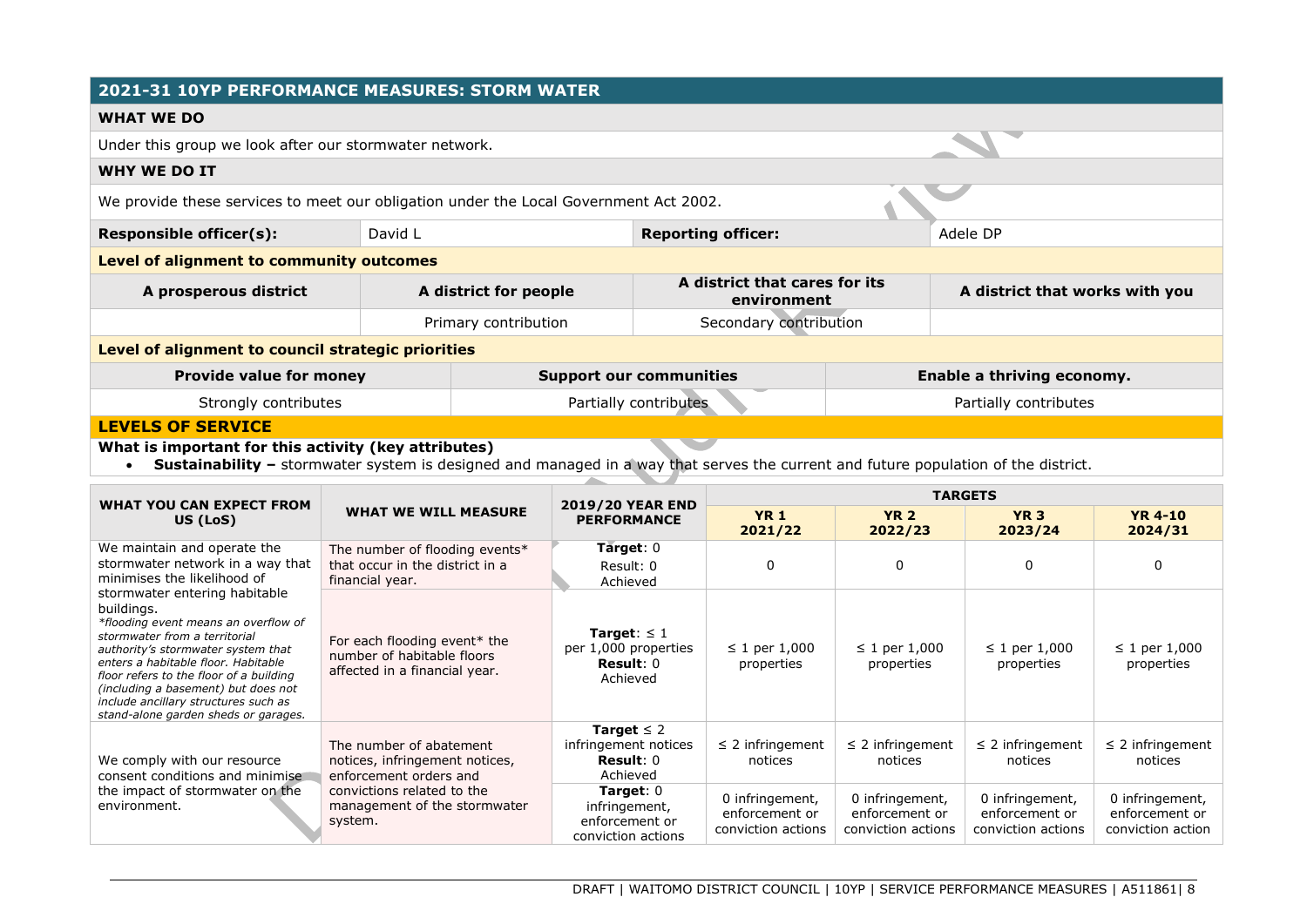| WHAT YOU CAN EXPECT FROM                                             |                                                                                                                                                                                    | <b>2019/20 YEAR END</b>                                                                                                                         | <b>TARGETS</b>                                 |                                                |                                                |                                                |
|----------------------------------------------------------------------|------------------------------------------------------------------------------------------------------------------------------------------------------------------------------------|-------------------------------------------------------------------------------------------------------------------------------------------------|------------------------------------------------|------------------------------------------------|------------------------------------------------|------------------------------------------------|
| US (LoS)                                                             | <b>WHAT WE WILL MEASURE</b><br><b>PERFORMANCE</b>                                                                                                                                  |                                                                                                                                                 | <b>YR 1</b><br>2021/22                         | <b>YR 2</b><br>2022/23                         | <b>YR 3</b><br>2023/24                         | <b>YR 4-10</b><br>2024/31                      |
|                                                                      |                                                                                                                                                                                    | Result: $0$<br>Achieved                                                                                                                         |                                                |                                                |                                                |                                                |
| We will respond within a<br>reasonable timeframe to the<br>flooding. | The median response time to<br>attend a flooding event*,<br>(measured from the time that the<br>notification is received to the time<br>that service personnel reach the<br>site). | Target: $\leq 180$<br>minutes<br>(3hrs)<br>Result: $0$<br>Achieved                                                                              | $\leq$ 180 minutes<br>(3hrs)                   | $\leq$ 180 minutes<br>(3hrs)                   | $\leq$ 180 minutes<br>(3hrs)                   | $\leq$ 180 minutes<br>(3hrs)                   |
| We provide a reliable stormwater<br>system.                          | The number of complaints<br>received about the performance<br>of the Council's urban stormwater<br>system per 1,000 properties<br>connected.                                       | <b>Target:</b> $\leq 4$<br>complaints per 1,000<br>properties (2,056<br>connections)<br><b>Result: 1.95 per</b><br>1000 connections<br>Achieved | $\leq$ 4 complaints<br>per 1,000<br>properties | $\leq$ 4 complaints<br>per 1,000<br>properties | $\leq$ 4 complaints<br>per 1,000<br>properties | $\leq$ 4 complaints<br>per 1,000<br>properties |
|                                                                      |                                                                                                                                                                                    |                                                                                                                                                 |                                                |                                                |                                                |                                                |

## **2021-31 10YP PERFORMANCE MEASURES: WASTEWATER**

#### **WHAT WE DO**

Under this group of activities, we deliver the wastewater treatment and disposal.

#### **WHY WE DO IT**

We provide these services to meet our obligation under the Local Government Act 2002.

| Adele<br>Responsible officer(s):<br>David<br><b>Reporting officer:</b><br>Level of alignment to community outcomes<br>A district that cares for its<br>A district that works with you<br>A district for people<br>A prosperous district<br>environment<br>Secondary contribution<br>Primary contribution<br>Level of alignment to council strategic priorities<br><b>Provide value for money</b><br>Enable a thriving economy.<br><b>Support our communities</b> |  |  |  |  |  |  |  |
|------------------------------------------------------------------------------------------------------------------------------------------------------------------------------------------------------------------------------------------------------------------------------------------------------------------------------------------------------------------------------------------------------------------------------------------------------------------|--|--|--|--|--|--|--|
|                                                                                                                                                                                                                                                                                                                                                                                                                                                                  |  |  |  |  |  |  |  |
|                                                                                                                                                                                                                                                                                                                                                                                                                                                                  |  |  |  |  |  |  |  |
|                                                                                                                                                                                                                                                                                                                                                                                                                                                                  |  |  |  |  |  |  |  |
|                                                                                                                                                                                                                                                                                                                                                                                                                                                                  |  |  |  |  |  |  |  |
|                                                                                                                                                                                                                                                                                                                                                                                                                                                                  |  |  |  |  |  |  |  |
|                                                                                                                                                                                                                                                                                                                                                                                                                                                                  |  |  |  |  |  |  |  |

## Strongly contributes **Partially contributes** Partially contributes Partially contributes Partially contributes

**LEVELS OF SERVICE**

**What is important for this activity (key attributes)**

• **Sustainability** – sewerage system is designed and managed in a way that serves the current and future population of the district.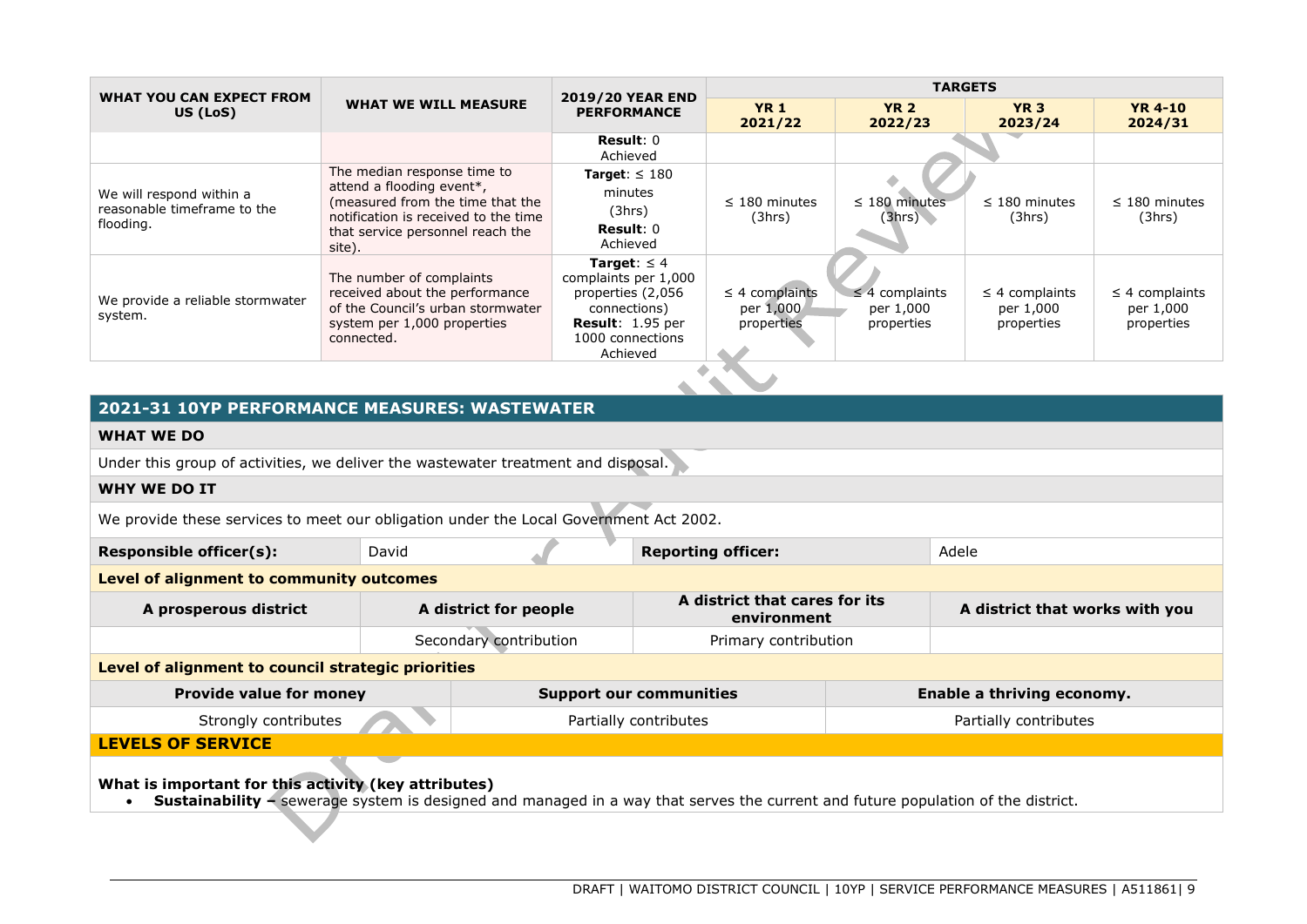| <b>WHAT YOU CAN EXPECT FROM</b>                                                                                  |                                                                                                                                                                                                 | <b>2019/20 YEAR END</b>                                                                                                                                                                          |                                                                                                          | <b>TARGETS</b>                                                                                           |                                                                                                          |                                                                                                          |  |
|------------------------------------------------------------------------------------------------------------------|-------------------------------------------------------------------------------------------------------------------------------------------------------------------------------------------------|--------------------------------------------------------------------------------------------------------------------------------------------------------------------------------------------------|----------------------------------------------------------------------------------------------------------|----------------------------------------------------------------------------------------------------------|----------------------------------------------------------------------------------------------------------|----------------------------------------------------------------------------------------------------------|--|
| US (LoS)                                                                                                         | <b>WHAT WE WILL MEASURE</b>                                                                                                                                                                     | <b>PERFORMANCE</b>                                                                                                                                                                               | <b>YR 1</b><br>2021/22                                                                                   | <b>YR 2</b><br>2022/23                                                                                   | <b>YR 3</b><br>2023/24                                                                                   | <b>YR 4-10</b><br>2024/31                                                                                |  |
| Our wastewater system is<br>optimised to reduce the risk of<br>harm to the community and<br>environment.         | Number of dry weather overflows<br>in a financial year.                                                                                                                                         | Target:<br>Total complaints per<br>1,000 connections<br>$\leq 10$<br>(Total number of<br>connections 1,966)<br>Result: 6.61 per<br>1000 connections<br>Achieved                                  | <b>Total complaints</b><br>per 1,000<br>connections $\leq 10$                                            | Total complaints<br>per 1,000<br>connections $\leq 10$                                                   | Total complaints<br>per 1,000<br>connections $\leq 10$                                                   | Total complaints<br>per 1,000<br>connections $\leq 10$                                                   |  |
| Our wastewater system is<br>operated and maintained to<br>minimise odour and blockages.                          | The number of complaints about<br>wastewater odour, system faults<br>or blockages and complaints<br>about our response to issues with<br>its wastewater system.                                 | Target: Total<br>complaints per 1,000<br>connections ≤35<br>(Total number of<br>connections 1,966)<br><b>Result: 71.72 per</b><br>1000 connections<br>Not achieved                               | Total complaints<br>per 1,000<br>connections<br>a) Piopio $\leq$ 35<br>Rest of the<br>District $\leq$ 35 | Total complaints<br>per 1,000<br>connections<br>a) Piopio $\leq$ 35<br>Rest of the<br>District $\leq$ 35 | Total complaints<br>per 1,000<br>connections<br>a) Piopio $\leq$ 35<br>Rest of the<br>District $\leq$ 35 | Total complaints<br>per 1,000<br>connections<br>a) Piopio $\leq$ 35<br>Rest of the<br>District $\leq$ 35 |  |
| We comply with our resource<br>consent conditions and minimise<br>the impact of wastewater on the<br>environment | The number of abatement<br>notices, infringement notices,<br>enforcement orders and<br>convictions issued for overflow<br>from the wastewater system.                                           | Target: $\overline{0}$<br>Abatement,<br>infringement,<br>enforcement or<br>conviction actions<br>Result: 0<br>Achieved                                                                           | 0                                                                                                        | $\mathbf 0$                                                                                              | 0                                                                                                        | $\mathbf 0$                                                                                              |  |
|                                                                                                                  | The median attendance time for<br>call-outs, from the time that we<br>received notification to the time<br>that our service personnel reach<br>the site.                                        | Target: $\leq 180$<br>minutes<br>(3hrs)<br>Result: 167 minutes<br>$(2.29$ hrs)<br>Achieved                                                                                                       | $\leq$ 180 minutes                                                                                       | $\leq$ 180 minutes                                                                                       | $≤180$ minutes                                                                                           | $\leq$ 180 minutes                                                                                       |  |
| We will attend and resolve issues<br>with the wastewater system<br>within a reasonable timeframe.                | The median resolution time of<br>call-outs, from the time that we<br>received notification to the time<br>that our service personnel<br>confirm the fault or interruption<br>has been resolved. | Target:<br>Piopio $\leq 660$ minutes<br>(11hrs)<br>Rest of WD $\leq$ 540<br>minutes<br>(9hrs)<br><b>Result: 847 minutes</b><br>$(14:07$ hours)<br>Not achieved<br>Separating out Pipio<br>is new | Piopio $\leq 540$<br>minutes<br>(9hrs)<br>Rest of $WD \leq 540$<br>minutes<br>(9hrs)                     | Piopio $\leq 540$<br>minutes<br>(9hrs)<br>Rest of $WD \leq 540$<br>minutes<br>(9hrs)                     | Piopio $\leq 540$<br>minutes<br>(9hrs)<br>Rest of $WD \leq 540$<br>minutes<br>(9hrs)                     | Piopio $\leq 540$<br>minutes<br>(9hrs)<br>Rest of $WD \leq 540$<br>minutes<br>(9hrs)                     |  |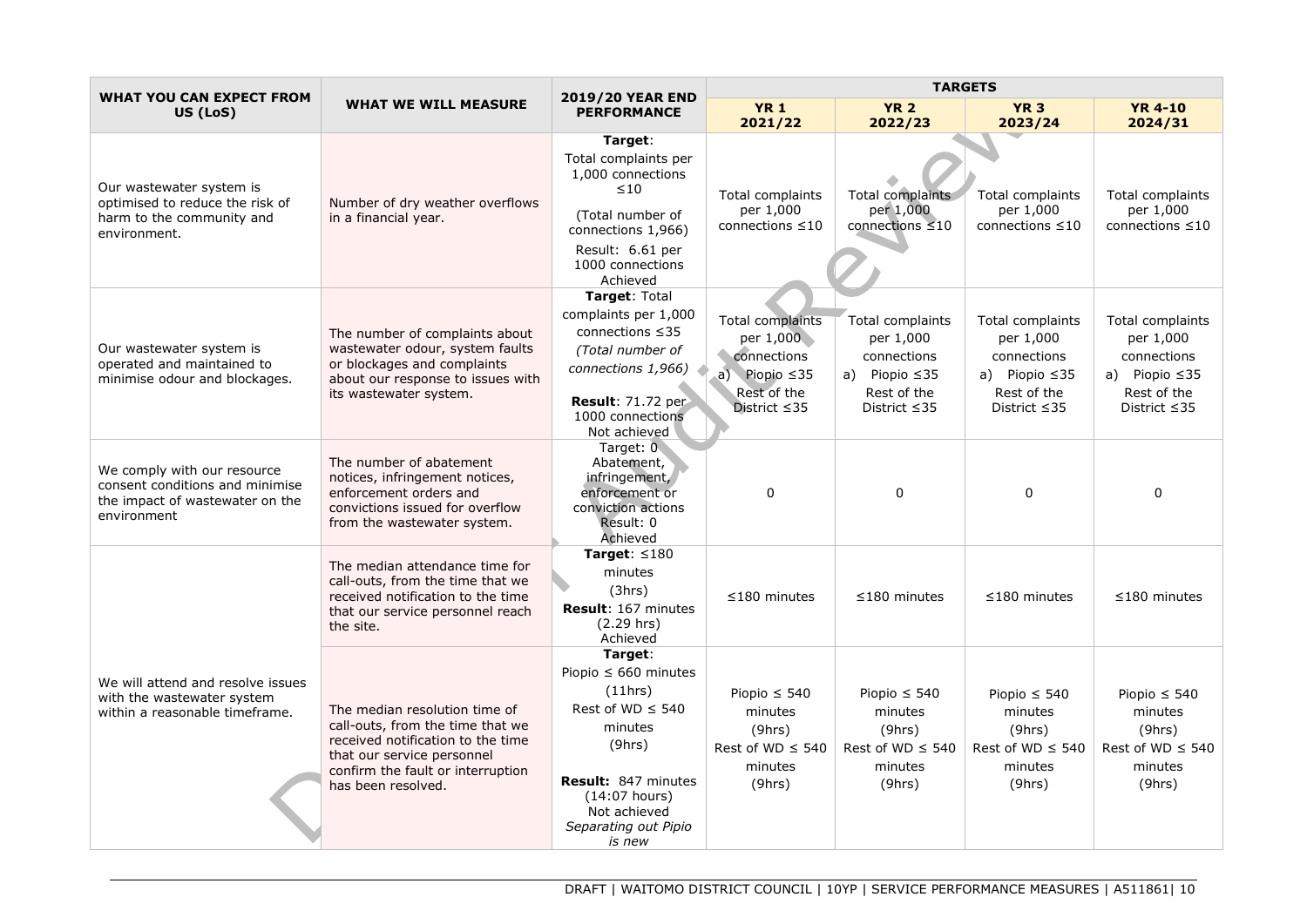## **2021-31 10YP PERFORMANCE MEASURES: WATER SUPPLY**

#### **WHAT WE DO**

This activity covers the management of Council's water supply infrastructure which includes the intakes, treatment plants, backwash disposal systems, treated water storage, reticulation networks, and pump stations, for Te Kuiti, Mokau, Benneydale and Piopio

## **WHY WE DO IT**

We provide these services to meet our obligation under the Local Government Act 2002.

| <b>Responsible officer(s):</b>           | David | <b>Reporting officer:</b> | Adele |
|------------------------------------------|-------|---------------------------|-------|
| Level of alignment to community outcomes |       |                           |       |

| A district for people<br>A prosperous district |                        | A district that cares for its<br>environment | A district that works with you |
|------------------------------------------------|------------------------|----------------------------------------------|--------------------------------|
|                                                | Secondary contribution | Nerimary contribution                        |                                |

#### **Level of alignment to council strategic priorities**

| <b>Provide value for money</b> | <b>Support our communities</b> | <b>Enable a thriving economy.</b> |
|--------------------------------|--------------------------------|-----------------------------------|
| Strongly contributes           | Partially contributes          | Partially contributes             |
| <b>LEVELS OF SERVICE</b>       |                                |                                   |

## **What is important for this activity (key attributes)**

• **Sustainability** – Water supply system is designed and managed in a way that serves the current and future population of the district.

| WHAT YOU CAN EXPECT FROM                                                                                                                                                                                                                             |                                                                                                                                                                                                      | <b>2019/20 YEAR END</b>                                                     | <b>TARGETS</b>                                       |                                                      |                                                      |                                                      |
|------------------------------------------------------------------------------------------------------------------------------------------------------------------------------------------------------------------------------------------------------|------------------------------------------------------------------------------------------------------------------------------------------------------------------------------------------------------|-----------------------------------------------------------------------------|------------------------------------------------------|------------------------------------------------------|------------------------------------------------------|------------------------------------------------------|
| US (LoS)                                                                                                                                                                                                                                             | <b>WHAT WE WILL MEASURE</b>                                                                                                                                                                          |                                                                             | <b>YR 1</b><br>2021/22                               | <b>YR 2</b><br>2022/23                               | <b>YR 3</b><br>2023/24                               | <b>YR 4-10</b><br>2024/31                            |
| We provide water that is safe to<br>drink and hygienic to use which<br>meets the drinking water<br>standards. The New Zealand<br>Drinking Water Standards are<br>monitored by the Ministry of<br>Health as a national standard for<br>public safety. | Water quality complies with<br>the drinking water standards<br>for (a) bacteria and for (b)<br>protozoa.                                                                                             | a) Achieved Compliance<br>b) Not Achieved<br>Compliance                     | a) Achieve<br>Compliance<br>b) Achieve<br>Compliance | a) Achieve<br>Compliance<br>b) Achieve<br>Compliance | a) Achieve<br>Compliance<br>b) Achieve<br>Compliance | a) Achieve<br>Compliance<br>b) Achieve<br>Compliance |
| We provide an efficient and<br>effective water supply. We will<br>achieve this by undertaking<br>activities such as water leakage<br>detection and maintaining the<br>network of water pipes.                                                        | Percentage of real water loss<br>from Council's networked<br>reticulation system.<br>('Water Losses' includes real<br>losses through leaks in the<br>network and apparent losses<br>through metering | Te Kuiti<br><b>Target:</b> $\leq 25\%$<br><b>Result:</b> 16.14%<br>Achieved | $\leq 20\%$                                          | $\leq 20\%$                                          | $\leq 20\%$                                          | $\leq 20\%$                                          |
|                                                                                                                                                                                                                                                      |                                                                                                                                                                                                      | Mokau<br><b>Target:</b> $\leq$ 25%<br><b>Result:</b> 1.76%                  | $\leq 20\%$                                          | $\leq 20\%$                                          | $\leq 20\%$                                          | $\leq 20\%$                                          |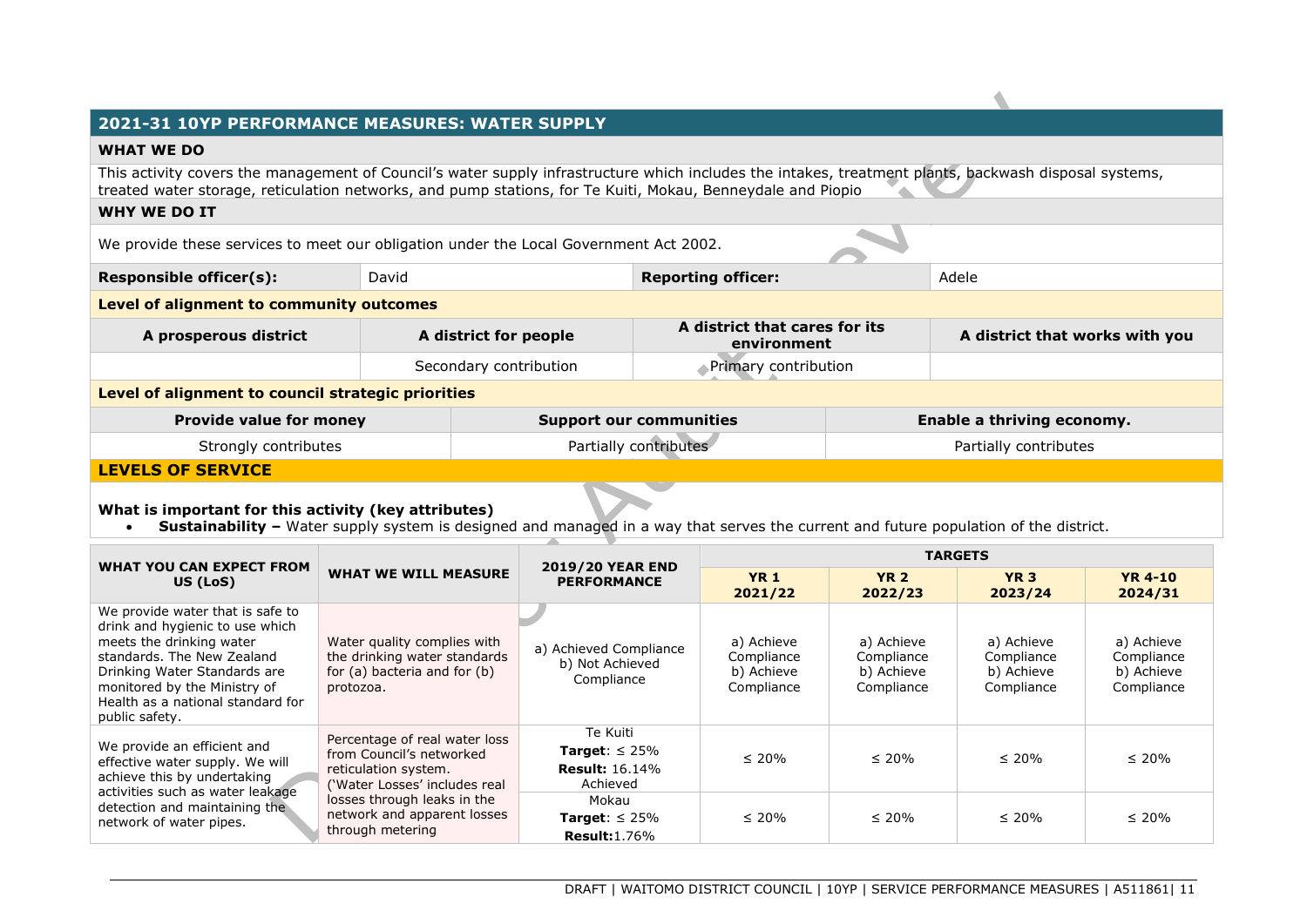| <b>WHAT YOU CAN EXPECT FROM</b>                                                      |                                                                                                                                                                                                                                                                                                                                                                                                                                               | <b>2019/20 YEAR END</b>                                                       | <b>TARGETS</b>                        |                                       |                                       |                                       |
|--------------------------------------------------------------------------------------|-----------------------------------------------------------------------------------------------------------------------------------------------------------------------------------------------------------------------------------------------------------------------------------------------------------------------------------------------------------------------------------------------------------------------------------------------|-------------------------------------------------------------------------------|---------------------------------------|---------------------------------------|---------------------------------------|---------------------------------------|
| US (LoS)                                                                             | <b>WHAT WE WILL MEASURE</b>                                                                                                                                                                                                                                                                                                                                                                                                                   | <b>PERFORMANCE</b>                                                            | <b>YR 1</b><br>2021/22                | <b>YR 2</b><br>2022/23                | <b>YR 3</b><br>2023/24                | <b>YR 4-10</b><br>2024/31             |
|                                                                                      | inaccuracies or water theft.<br>This does not include                                                                                                                                                                                                                                                                                                                                                                                         | Achieved                                                                      |                                       |                                       |                                       |                                       |
|                                                                                      | unauthorised consumption).                                                                                                                                                                                                                                                                                                                                                                                                                    | Piopio<br>Target: $\leq 25\%$<br><b>Result: 0.34%</b><br>Achieved             | $\leq 20\%$                           | $\leq 20\%$                           | $\leq 20\%$                           | $\leq 20\%$                           |
|                                                                                      |                                                                                                                                                                                                                                                                                                                                                                                                                                               | Maniaiti / Benneydale<br><b>Target:</b> $\leq 15\%$<br>Result: 5.72% Achieved | $\leq 15\%$                           | $\leq 15\%$                           | $\leq 15\%$                           | $\leq 15\%$                           |
|                                                                                      | The median attendance time<br>for urgent call-outs, from the<br>time that we received<br>notification to the time that<br>our service personnel reach<br>the site.                                                                                                                                                                                                                                                                            | Target:<br>$\leq$ 180 minutes (3hrs)<br>Result: 1:50 hrs<br>Achieved          | $\leq$ 180 minutes<br>(3hrs)          | $\leq$ 180 minutes<br>(3hrs)          | $\leq$ 180 minutes<br>(3hrs)          | $\leq$ 180 minutes<br>(3hrs)          |
| We will respond within a<br>reasonable timeframe to issues<br>with the water supply. | The median resolution time<br>of urgent call-outs, from the<br>time that we received<br>notification to the time that<br>our service personnel<br>confirm the fault or<br>interruption has been<br>resolved.                                                                                                                                                                                                                                  | Target: $\leq$ 540 minutes (9)<br>hrs)<br>Result: 6:30 hrs<br>Achieved        | $\leq$ 540 minutes (9<br>hrs)         | $\leq$ 540 minutes (9<br>hrs)         | $\leq$ 540 minutes (9<br>hrs)         | $\leq$ 540 minutes (9<br>hrs)         |
|                                                                                      | The median attendance<br>time, in working days, for<br>non-urgent call-outs, from<br>the time that we received<br>notification to the time that<br>our service personnel reach<br>the site.                                                                                                                                                                                                                                                   | Target $\leq 660$ minutes (11<br>hrs)<br>Result: 5:46 hrs<br>Achieved         | $\leq 660$ minutes<br>(11 hrs)        | $\leq 660$ minutes<br>(11 hrs)        | $\leq 660$ minutes<br>(11 hrs)        | $\leq 660$ minutes<br>(11 hrs)        |
|                                                                                      | The median resolution time,<br>in working days, of non-<br>urgent call-outs, from the<br>time we received notification<br>to the time that our service<br>personnel confirm the fault<br>or interruption has been<br>resolved.<br>(working days are defined as<br>Monday - Friday, excluding<br>public holidays. If<br>notification is received on<br>the weekend or public<br>holiday the timeframes<br>starts from the next working<br>day) | Target:<br>$\leq$ 96 hours (4 days)<br><b>Result: 1d/4:20hrs</b><br>Achieved  | $\leq$ 96 hours<br>$(4 \text{ days})$ | $\leq$ 96 hours<br>$(4 \text{ days})$ | $\leq$ 96 hours<br>$(4 \text{ days})$ | $\leq$ 96 hours<br>$(4 \text{ days})$ |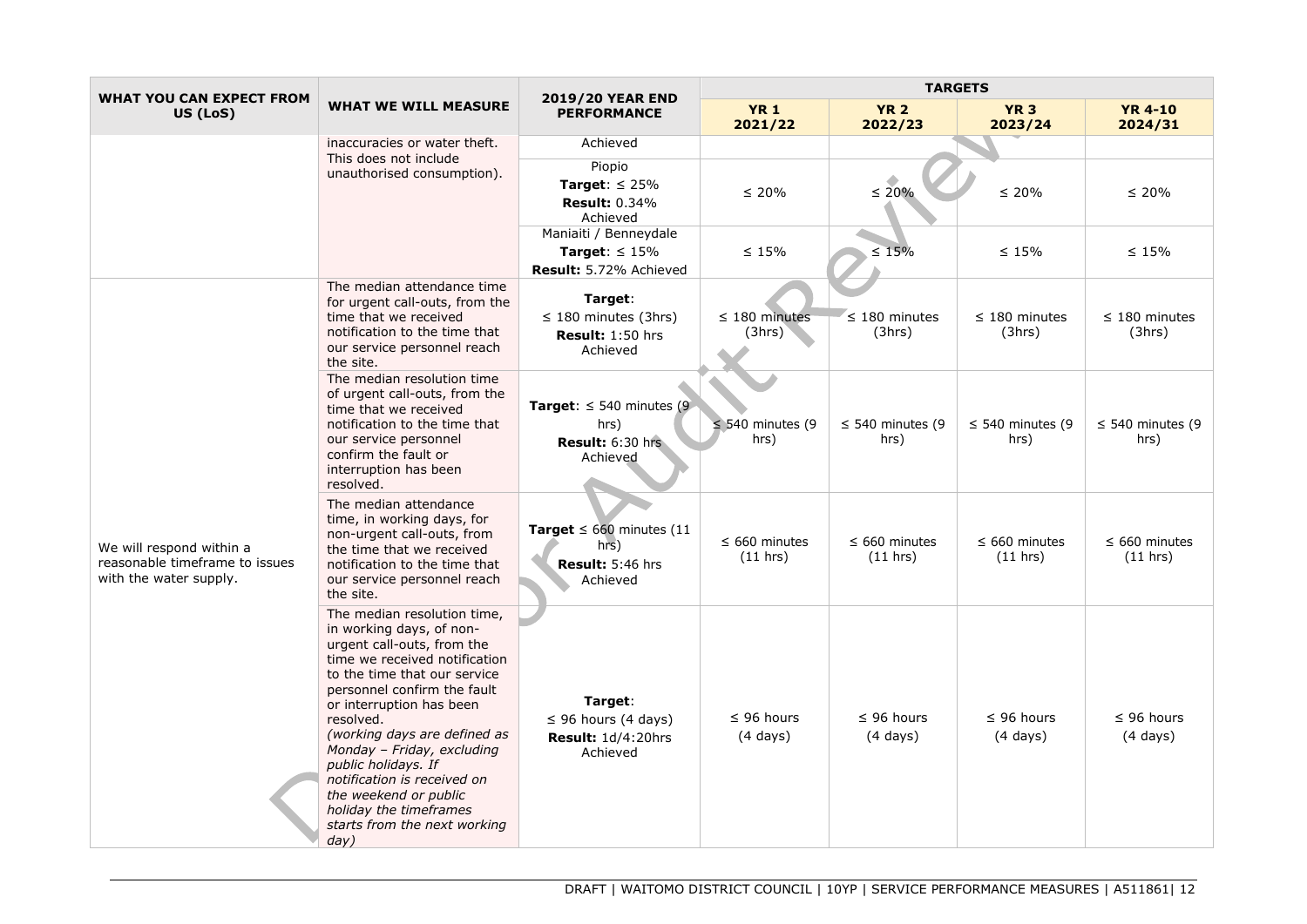| WHAT YOU CAN EXPECT FROM                                                                                                                                              |                                                                                                                           | <b>2019/20 YEAR END</b>                                                                                                                                                                           |                                         |                                         | <b>TARGETS</b>                          |                                         |
|-----------------------------------------------------------------------------------------------------------------------------------------------------------------------|---------------------------------------------------------------------------------------------------------------------------|---------------------------------------------------------------------------------------------------------------------------------------------------------------------------------------------------|-----------------------------------------|-----------------------------------------|-----------------------------------------|-----------------------------------------|
| US (LoS)                                                                                                                                                              | <b>WHAT WE WILL MEASURE</b>                                                                                               | <b>PERFORMANCE</b>                                                                                                                                                                                | <b>YR 1</b><br>2021/22                  | <b>YR 2</b><br>2022/23                  | <b>YR 3</b><br>2023/24                  | <b>YR 4-10</b><br>2024/31               |
|                                                                                                                                                                       |                                                                                                                           |                                                                                                                                                                                                   |                                         |                                         |                                         |                                         |
| We provide water that is<br>wholesome and is reliably<br>supplied. The measure indicates<br>customers and community<br>satisfaction with the quality of<br>the water. | The number of complaints<br>received relating to drinking<br>water about clarity.                                         | Target: clarity<br>$\leq$ 5 per 1000 connections<br>Result: 11.06 per 1000<br>connection<br>Not Achieved                                                                                          | $\leq$ 20 per 1000<br>connections       | $\leq 20$ per 1000<br>connections       | $\leq$ 15 per 1000<br>connections       | $\leq 10$ per 1000<br>connections       |
|                                                                                                                                                                       | The number of complaints<br>received relating to drinking<br>water about taste and odour.                                 | Target: taste<br>$\leq$ 5 per 1000 connections<br><b>Result:</b> 1.52 per 1000<br>connection<br>Target: odour<br>$\leq$ 5 per 1000 connections<br>Result: 0.76 per 1000<br>connection<br>Achieved | $\leq$ 5 per 1000<br>connections        | $\leq$ 5 per 1000<br>connections        | $\leq$ 5 per 1000<br>connections        | $\leq$ 5 per 1000<br>connections        |
|                                                                                                                                                                       | The number of complaints<br>received relating to drinking<br>water continuity of supply<br>and water pressure flow.       | Target:<br>$\leq$ 30 per 1000 connections<br><b>Result:</b> 13.34 per 1000<br>connection<br>Target:<br>$\leq$ 30 per 1000<br>connections<br>Result: 0.38 per 1000<br>connection                   | $\leq$ 20 per 1000<br>connections       | $\leq$ 15 per 1000<br>connections       | $\leq$ 15 per 1000<br>connections       | $\leq$ 10 per 1000<br>connections       |
|                                                                                                                                                                       | The number of complaints<br>received relating to drinking<br>water about Council's<br>response to any of these<br>issues. | New measure                                                                                                                                                                                       | $\leq$ 20 per 1000<br>connections       | ≤20 per 1000<br>connections             | ≤20 per 1000<br>connections             | $\leq$ 15 per 1000<br>connections       |
| We provide efficient management<br>of demand for water for our<br>community.                                                                                          | The average consumption of<br>drinking water per Waitomo<br>District resident, per day.                                   | Target:<br>$\leq$ 400 litres per person<br>per day<br><b>Result: 385.75L</b><br>Achieved                                                                                                          | $\leq$ 400 litres per<br>person per day | $\leq$ 400 litres per<br>person per day | $\leq$ 375 litres per<br>person per day | $\leq$ 350 litres per<br>person per day |
|                                                                                                                                                                       |                                                                                                                           |                                                                                                                                                                                                   |                                         |                                         |                                         |                                         |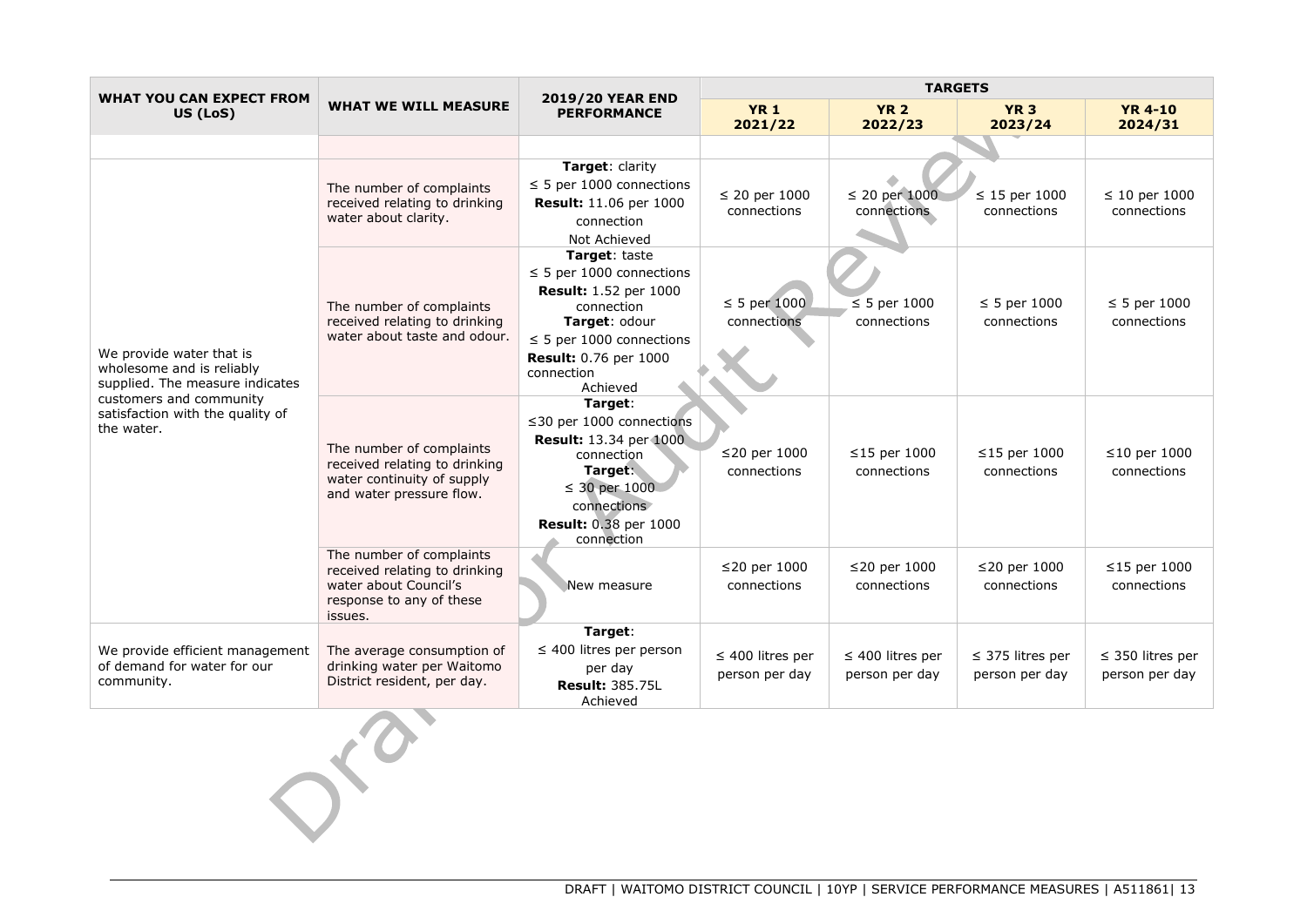## **2021-31 10YP PERFORMANCE MEASURES: ROADS AND FOOTPATHS**

#### **WHAT WE DO**

We manage and operate the transport network within the District to ensure the maintenance and renewal of existing transport infrastructure as well as plan and invest in new transport infrastructure. We currently maintain 461km or sealed roads and 552km or unsealed roads.

#### **WHY WE DO IT**

We provide these services to meet our obligation under the Local Government Act 2002.

| <b>Responsible officer(s):</b><br><b>Reporting officer:</b><br>Joana T | Adele DP |
|------------------------------------------------------------------------|----------|

#### **Level of alignment to community outcomes**

| A prosperous district | A district for people  | A district that cares for its<br>environment | A district that works with you |
|-----------------------|------------------------|----------------------------------------------|--------------------------------|
| Primary contribution  | Secondary contribution | Secondary contribution                       | Secondary contribution         |

#### **Level of alignment to council strategic priorities**

| <b>Provide value for money</b> | <b>Support our communities</b> | Enable a thriving economy. |
|--------------------------------|--------------------------------|----------------------------|
| Strongly contributes           | Partially contributes          | Partially contributes      |

#### **LEVELS OF SERVICE**

#### **What is important for this activity (key attributes)**

• **Sustainability** – our road network system is designed and managed in a way that serves the current and future population and visitors to the District.

| WHAT YOU CAN EXPECT FROM                                                                                                                                                                                                                                                 | <b>WHAT WE WILL MEASURE</b>                                                                                                                                                   | <b>2019/20 YEAR END</b><br><b>PERFORMANCE</b>                           | <b>TARGETS</b>                  |                                                |                                                |                                                |
|--------------------------------------------------------------------------------------------------------------------------------------------------------------------------------------------------------------------------------------------------------------------------|-------------------------------------------------------------------------------------------------------------------------------------------------------------------------------|-------------------------------------------------------------------------|---------------------------------|------------------------------------------------|------------------------------------------------|------------------------------------------------|
| US (LoS)                                                                                                                                                                                                                                                                 |                                                                                                                                                                               |                                                                         | <b>YR 1</b><br>2021/22          | <b>YR 2</b><br>2022/23                         | <b>YR 3</b><br>2023/24                         | <b>YR 4-10</b><br>2024/31                      |
| We are working towards a safe<br>network with a vision of a<br>decreasing trend of deaths and                                                                                                                                                                            | The change from the previous                                                                                                                                                  | Target: $1$<br>(or maintain at 0)                                       |                                 | Maintain or<br>decrease from<br>previous year. | Maintain or<br>decrease from<br>previous year. | Maintain or<br>decrease from<br>previous year. |
| serious injuries on Waitomo District<br>roads within ten years. We aim to                                                                                                                                                                                                | financial year in the number of                                                                                                                                               | Result: $0$                                                             | Maintain or                     |                                                |                                                |                                                |
| fatalities and serious injury<br>achieve this by delivering projects<br>crashes on Waitomo District's<br>that are focused on maintaining,<br>local road network.<br>upgrading or changing the<br>conditions of the roading<br>environment to keep our<br>community safe. |                                                                                                                                                                               | Change in serious<br>injury crashes: 0                                  | decrease from<br>previous year. |                                                |                                                |                                                |
|                                                                                                                                                                                                                                                                          | Change in fatal<br>crashes: 0<br>Achieved                                                                                                                                     |                                                                         |                                 |                                                |                                                |                                                |
| We aim for a smooth road that<br>provides comfort for road users and<br>improves the safety of the roads.                                                                                                                                                                | The average smooth travel<br>exposure rating across the<br>sealed road network<br>(Percentage of measured sealed<br>road lane kilometres not<br>exceeding a NAASRA* roughness | <b>Target:</b> $90\%$<br>(of total)<br><b>Result: 91.2%</b><br>Achieved | 90%<br>(of total)               | 90%<br>(of total)                              | 90%<br>(of total)                              | 90%<br>(of total)                              |